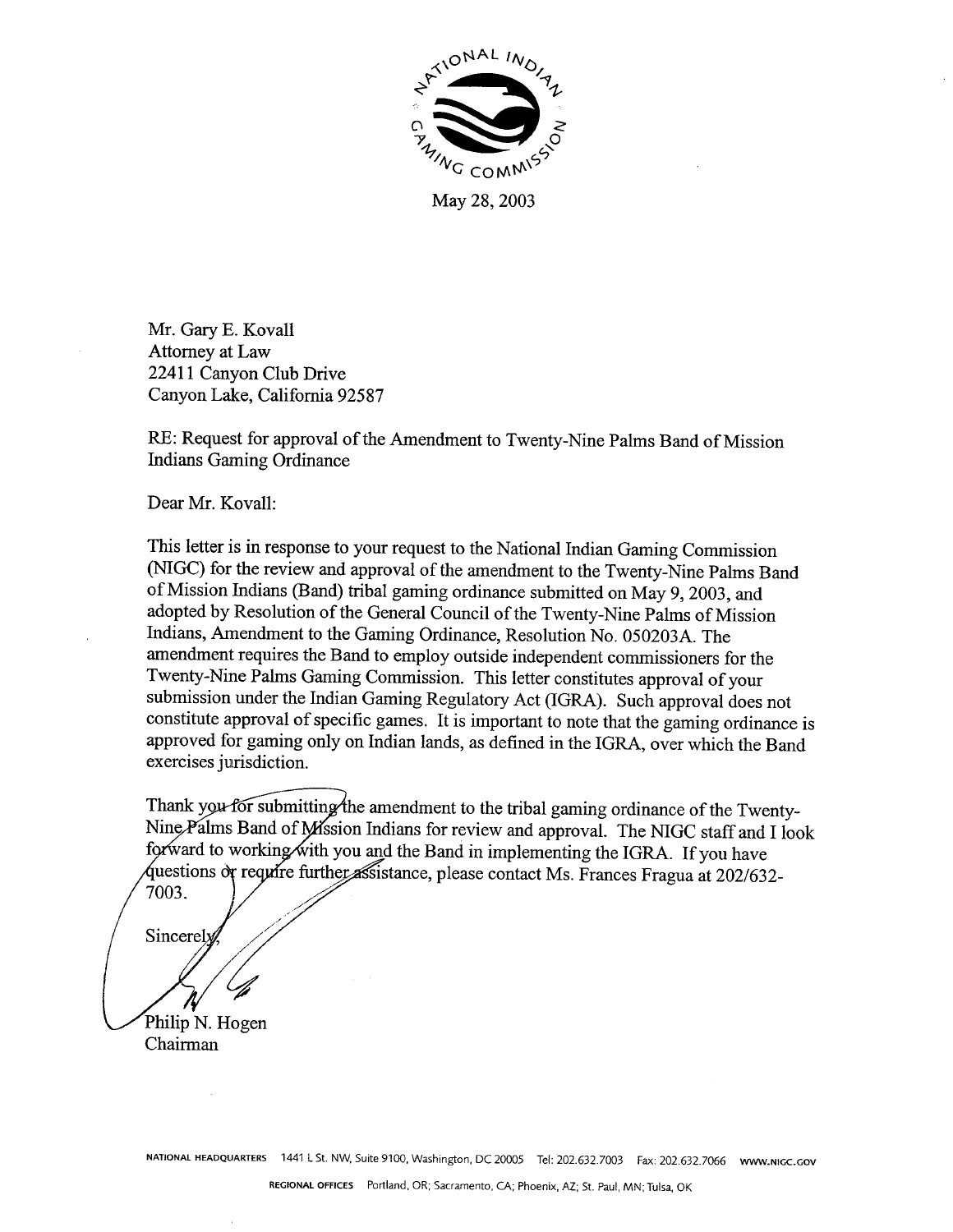### **RESOLUTION OF THE GENERAL COUNCIL**

**OF**

# **THE TWENTY-NINE PALMS BAND OF MISSION INDIANS**

## **AMENDMENT TO THE GAMING ORDINANCE**

# **RESOLUTION NO. 050203A**

# **RECITALS**

**WHEREAS, the Twenty-Nine Palms Band of Mission Indians (Tribe) is <sup>a</sup> federallyrecognized Indian tribe invested with powers of sovereign self-government;**

**WHEREAS, operation of class II and class HI games of chance by the Tribe upon its reservation lands is <sup>a</sup> valid and legal means of promoting tribal economic development, economic self-sufficiency and the general health and welfare of the tribal members;**

**WHEREAS, that under the principles established by the United States Supreme Court in California v. Cabazon Band of Mission Indians 480 U.S. 202 (1987), Indian tribes have the right to offer and regulate gaming activity on Indian lands;**

**WHEREAS, the United States Congress, in response to the Cabazon decision, enacted Public Law 100- 497 (25 U.S.C. § 2701 et seq.), commonly known as the Indian Gaming Regulatory Act (IGRA) authorizing certain types of class II and class III gaming activities by federally-recognized Indian tribes on lands within the jurisdiction of the Tribe;**

**WHEREAS, that the Tribe has entered into <sup>a</sup> class III Gaming Compact with the State of California (Compact) which Compact has been duly authorized by the United States Department of the Interior and which authorizes the Tribe to engage in class III gaming activities pursuant to federal law on its reservation lands in accordance with the provisions of the Compact and IGRA;**

**WHEREAS, the tribal regulation of gaming activity on its reservation lands is vital to the protection of the lands and the interests of the Tribe and its members;**

**WHEREAS, the Tribe duly enacted <sup>a</sup> tribal gaming activity ordinance to enable it to regulate gaming activities on its lands in <sup>I</sup> 994,which ordinance was duly approved by the National Indian Gaming Commission as required by IGRA, and which ordinance established <sup>a</sup> tribal gaming commission known as the Twenty-Nine Palms Gaming Commission**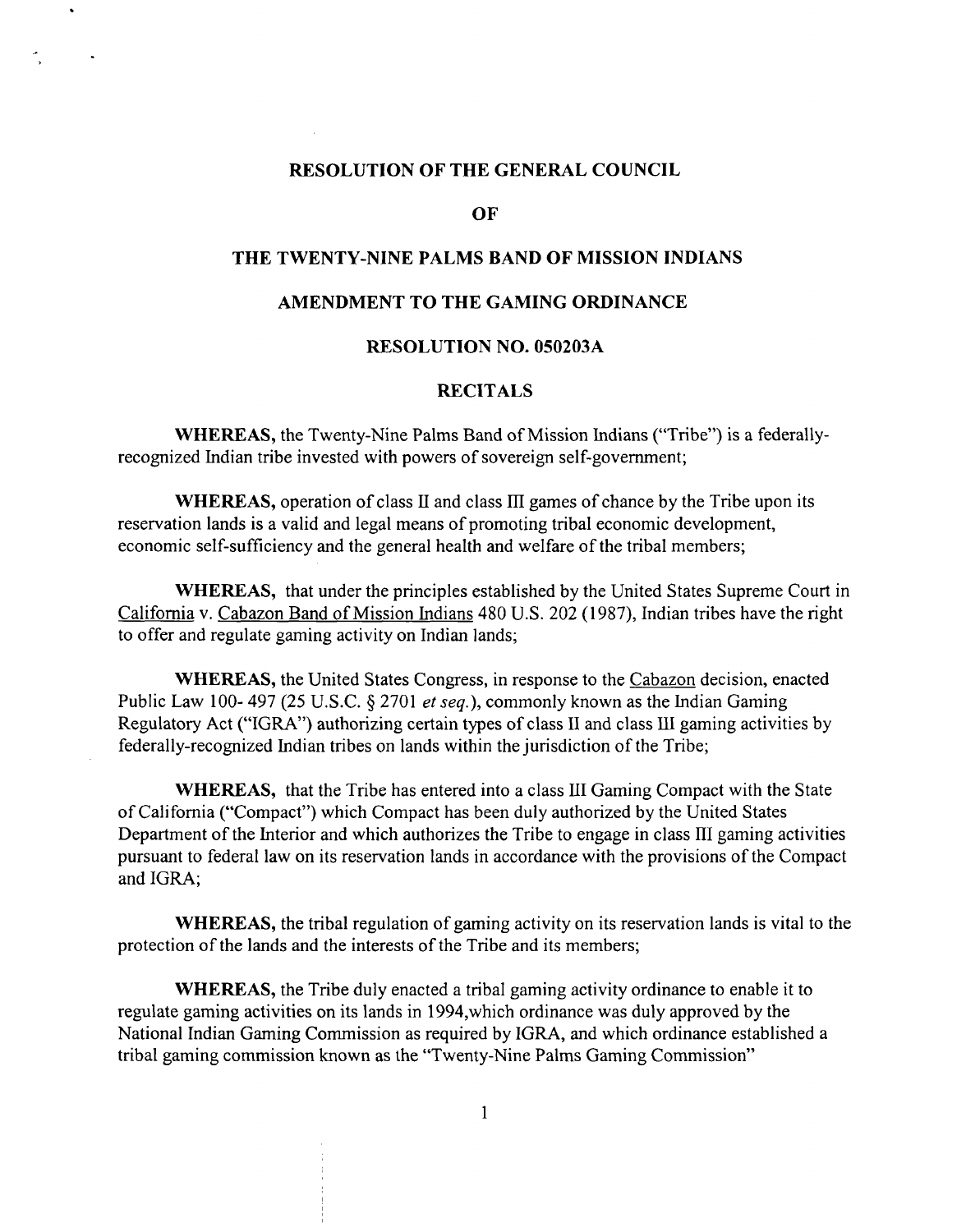# ("Commission");

 $\ddot{\phantom{a}}$ 

**WHEREAS, the General Council of the Tribe is the duly-authorized governing body of** the Tribe and is empowered by the articles of association of the Tribe and tribal law to enact this **amendment to its approved tribal gaming activity ordinance, and**

**WHEREAS, to best promote and assure the continued integrity of the gaming activities upon its reservation lands as required by IGRA and the Compact, and to ensure <sup>a</sup> minimum of potential interference between the Tribe and the Commission, the Tribe takes the actions described below to amend the constitution of the membership for its Commission, to amend requirements for individual gaming commissioners, and to amend and clarify the qualifications of commissioners and their responsibilities.**

**ACCORDINGLY, the Tribe hereby adopts the following amendment to its tribal gaming ordinance and authorizes the tribal Chairman or his designee to submit such amendment to the National Indian Gaming Commission for review:**

# **Re-Establishment and Constitution Of Commission**

**The purpose of this Chapter is to establish <sup>a</sup> formal Twenty-Nine Palms Gaming Commission, to define the role of the Tribal Gaming Commissioners, and to authorize the Commission to regulate Tribal gaming in accordance with the Indian Gaming and Regulatory Act (IGRA) and policies and procedures of the National Indian Gaming Commission (NIGC) and the Tribal-State Class III Gaming Compact between the Tribe and the State of California, as well as addressing state and local concerns, establishing powers and duties of the Commissioners, and the ability of Tribal Gaming Commissioners to function as an independent, regulatory oversight entity, with appropriate resources committed, so that the Commission is able to perform an independent regulatory function of all gaming operations within the jurisdiction of the reservation property of the Twenty-Nine Palms Band of Mission Indians.**

**Accordingly, there is hereby authorized and created the Twenty-Nine Palms Band of Mission Indians Tribal Gaming Commission (hereinafter Tribal Commission or Tribal Gaming Agency as defined in Section 2.20 of the Compact).The Tribal Commission shall consist of no less than three (3) nor more than five (5) members, designated as described below.**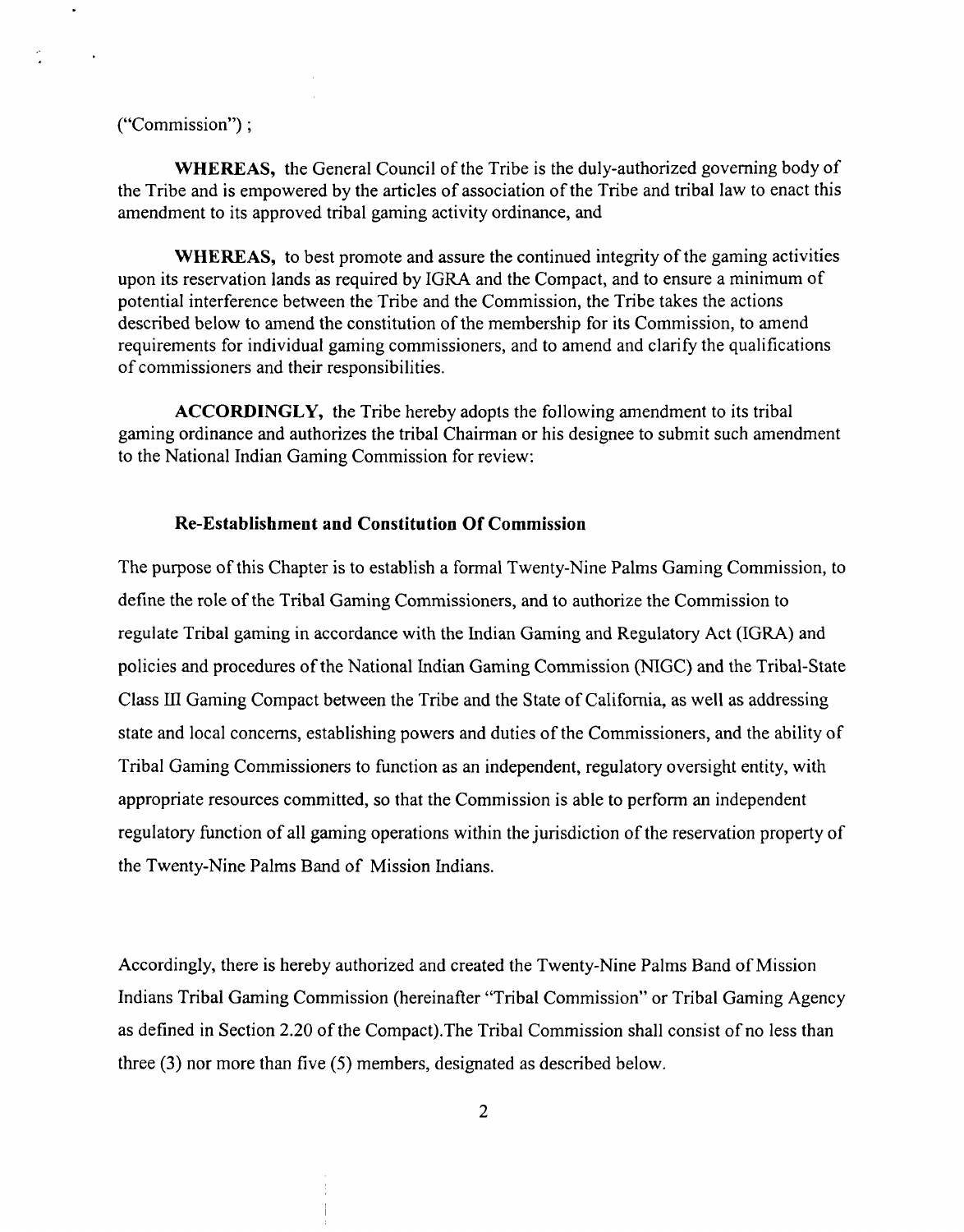**The Tribe, in its sole discretion, and for the purpose of providing <sup>a</sup> mechanism for communication between the Tribe and the Commission, may designate an additional ex officio non-voting member of the Commission with such ex officio member being an enrolled member of the Tribe and <sup>a</sup> duly authorized member of the General Council. Such ex officio member duties shall be to participate at Commission meetings, represent the Tribe in external inter-tribal gaming regulatory matters and serve as <sup>a</sup> liaison between the General Council and the Commission.**

**All Commission members shall devote such time and attention to their duties as is necessary to completely fulfill their responsibilities. No Commissioner shall serve on <sup>a</sup> full-time basis. All members shall be appointed by the General Council which shall also set their terms of compensation which, as of the date of adoption of this amendment, shall be <sup>a</sup> per diem stipend in the amount of \$500 per day plus reimbursement for reasonable expenses related to attending Commission meetings such as lodging, transportation and food. The Tribe may, in its sole discretion, also authorize the per diem payment and expense reimbursement to any Commissioner who, as requested by the Tribe, represents the Tribe in his or her official capacity at meetings with federal andlor state andlor inter-tribal gaming regulatory functions. Prior to appointment, the Tribe shall conduct an investigation of the backgrounds and personal histories of candidates for positions on the Tribal Commission in order to insure that no person may serve on the Tribal Commission unless they meet the licensing standards otherwise applicable to applicants for a Tribal gaming license. Vacancies shall be filled, on an interim or permanent basis, by appointment of the General Council. No member of the Tribal Commission may:**

**Be employed in the operation of Class II or III gaming.**

**Participate in any gaming activity offered by the Tribe in its gaming facilities.**

**Solicit or accept employment from any person or entity licensed by the Tribal Commission** either **during** a member's term or for a period of one (1) year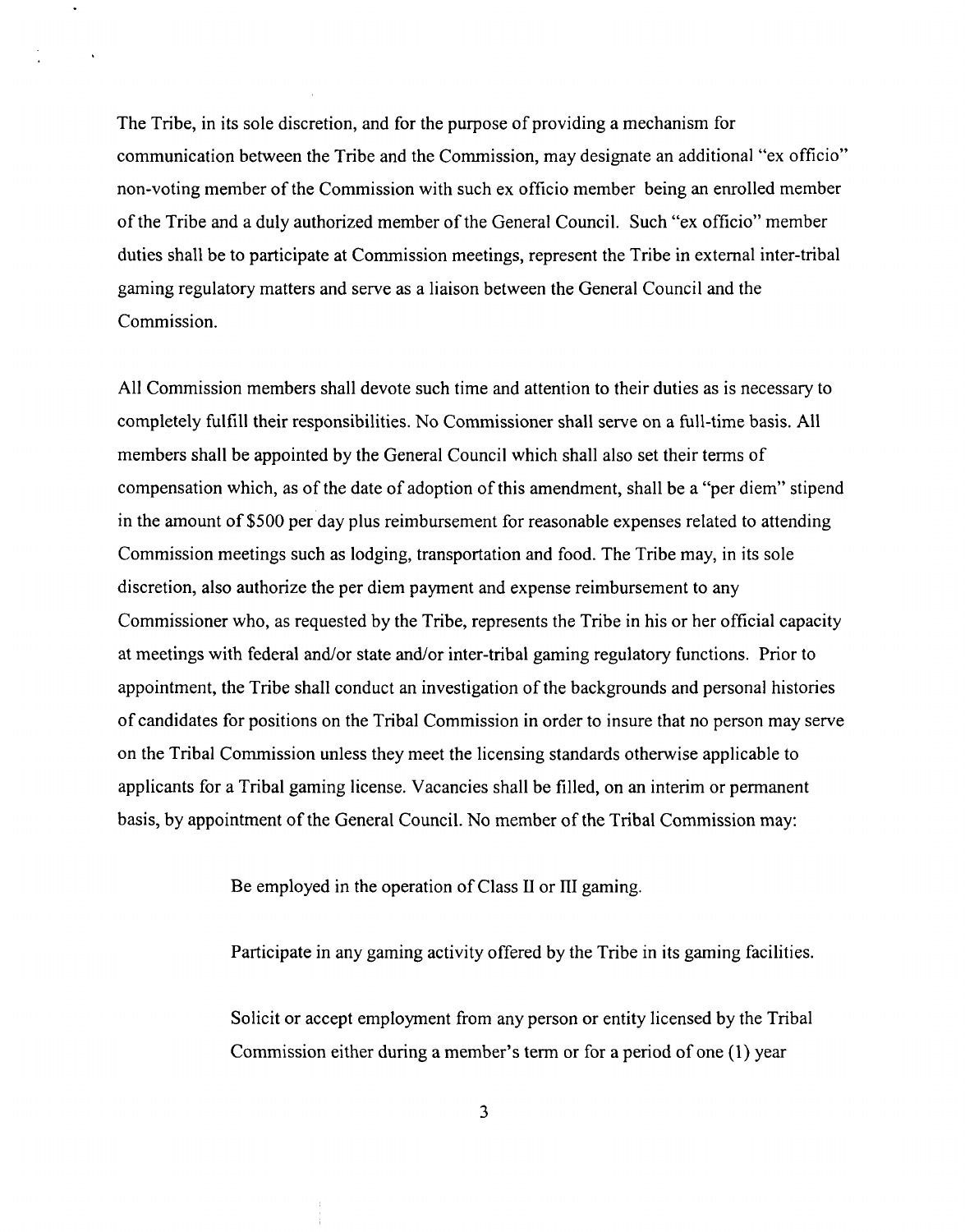**thereafter, provided, however, that this restriction shall not apply to persons or entities licensed to provide non-gaming goods or services.**

**During** the member's term, own any securities of, or any ownership interest **whatsoever in, any entity licensed by the Tribal Commission, provided, however, that this restriction shall not apply to publicly held corporations if the ownership therein is less than 5%.**

### **Qualifications and Duties**

 $\ddot{\phantom{a}}$ 

**Notwithstanding the above general description of the qualifications for Commissioners, The Twenty-Nine Palms Gaming Commission shall consist of three voting members. The Commissioners shall be part-time personnel, consisting of professional or retired members of the community at large, nominated and confirmed by the Twenty-Nine Palms Band of Mission Indians Tribal Council. The Commissioners are to be completely independent of the Twenty-Nine Palms Band of Mission Indians, the Tribal Administration, and the Trump 29 Casino Operations management. To insure the integrity of the gaming operation as well as insulate the Twenty-Nine Palms Band of Mission Indians from the appearance of any conflict of interest, or the appearance of impropriety of any kind with the Commission function, no employee of the Twenty-Nine Palms Band of Mission Indians, nor, except for the ex officio capacity described above, no member of the General Council will be permitted to serve as <sup>a</sup> Twenty-Nine Palms Gaming Commissioner.**

**The Tribal Commission shall have primary responsibility for the on-site regulation, control and security of the Class II and, if approved in the future, Class III gaming facilities and operations. The responsibilities of the Tribal Commission shall include:**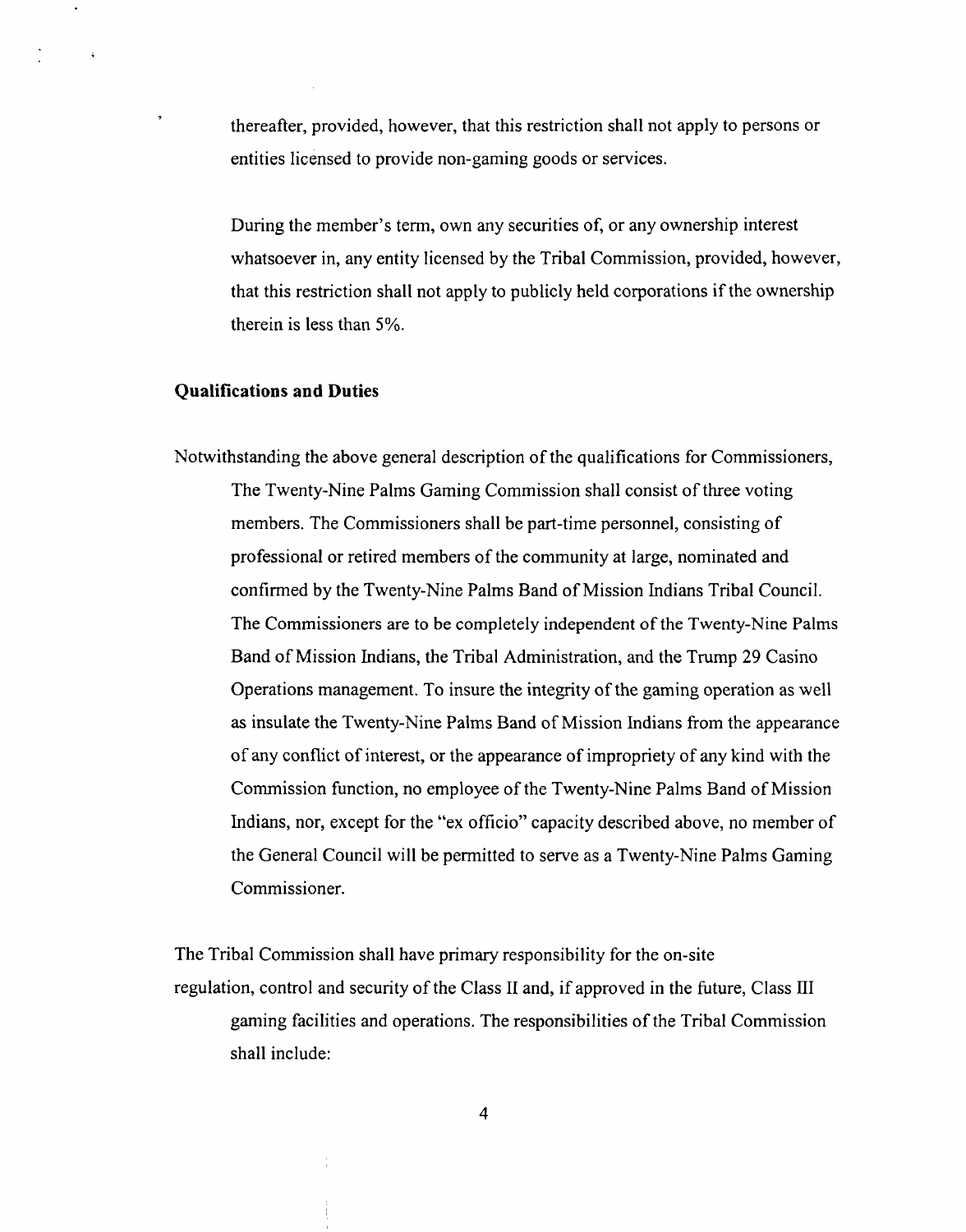**- The physical safety of patrons in the gaming facilities and operation.**

 $\Box$ 

 $\sim$ 

**- The physical safety of personnel employed by the gaming facilities and operation.**

**- The physical safeguarding of assets transported to and from the gaming facilities**  $a$  **and cashier**'s **cage department**.

**- Protecting the gaming facilities and operation from illegal activity.**

**- Identifying all people and entities that may be involved in illegal activity for the purpose of notifying the State and when appropriate, the federal law enforcement authorities.**

**- The recording of all unusual occurrences within the gaming facilities and operation. Without regard to significance or injury, each occurrence shall be assigned a sequential number and, at <sup>a</sup> minimum, the following information shall be recorded in indelible ink in <sup>a</sup> bound notebook from which pages cannot be removed and each side of each page is sequentially numbered:**

**the assigned number; the date; the time; the nature of the incident; the person or entities involved in the incident; the security or Tribal Gaming Commission employees assigned.**

**The Tribal Commission shall employ duly qualified Inspectors who shall be Independent of the gaming premises and operation as well as the management company, and shall be**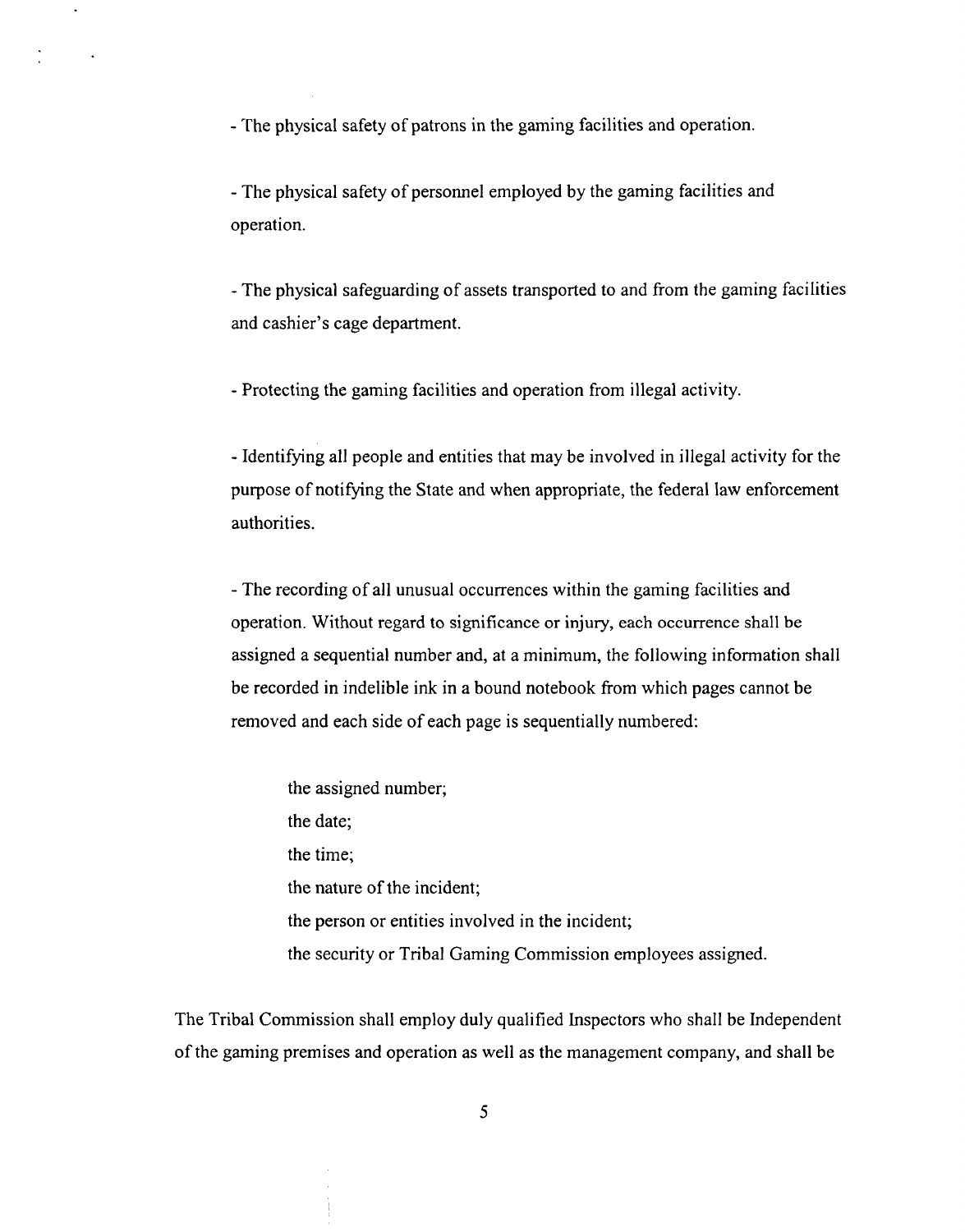**supervised by and be accountable to the Tribal Commission. These Inspectors shall provide oversight to the services of any management company and any other service entities. These Inspectors shall report to the Tribal Commission regarding the failure by the Tribal gaming premises or operation to comply with any provisions of this Ordinance or any future Compact, or with any applicable laws, ordinances, or regulations. Inspectors shall receive consumer complaints within the gaming premises and operation, and shall assist in seeking voluntary resolution of such complaints. The Tribal Commission shall investigate any report of <sup>a</sup> failure to comply with any provisions of this Ordinance or any future Compact, or with any other applicable laws, ordinances, or regulations. The Tribal Commission may direct the terms and conditions of compliance to the Tribal gaming premises and operation. As <sup>a</sup> condition of employment, Inspectors shall be required to satisfy the standards applicable to <sup>a</sup> Tribal license. The terms of compensation of the Inspectors shall be established by the Tribal Commission.**

**The Tribal Commission shall be present in the gaming premises and operation during all hours of operations through <sup>a</sup> Commission Inspector, and shall have immediate access to all areas of the gaming premises and operation for the purpose of ensuring compliance with the provisions of this Ordinance and any future Compact, as well as any other applicable laws, ordinances or regulations,. Any violation of the aforementioned Ordinance, future Compact, or other applicable law, ordinance or regulation by the Tribal gaming premises or operation, gaming employee, or any other person, shall be reported immediately to the Tribal Commission.**

**The Tribal Commission shall investigate any reported violation of this Ordinance or any future Compact. And shall require the Tribal gaming operation to correct the violation upon such terms and conditions as directed by the Tribal Commission. The Tribal Commission is empowered to impose fines and any other sanctions against licensee, employee, or any other person or entity directly or indirectly involved in or benefitting from the gaming premises or operation. The procedures for the imposition of such fines and sanctions shall be established by**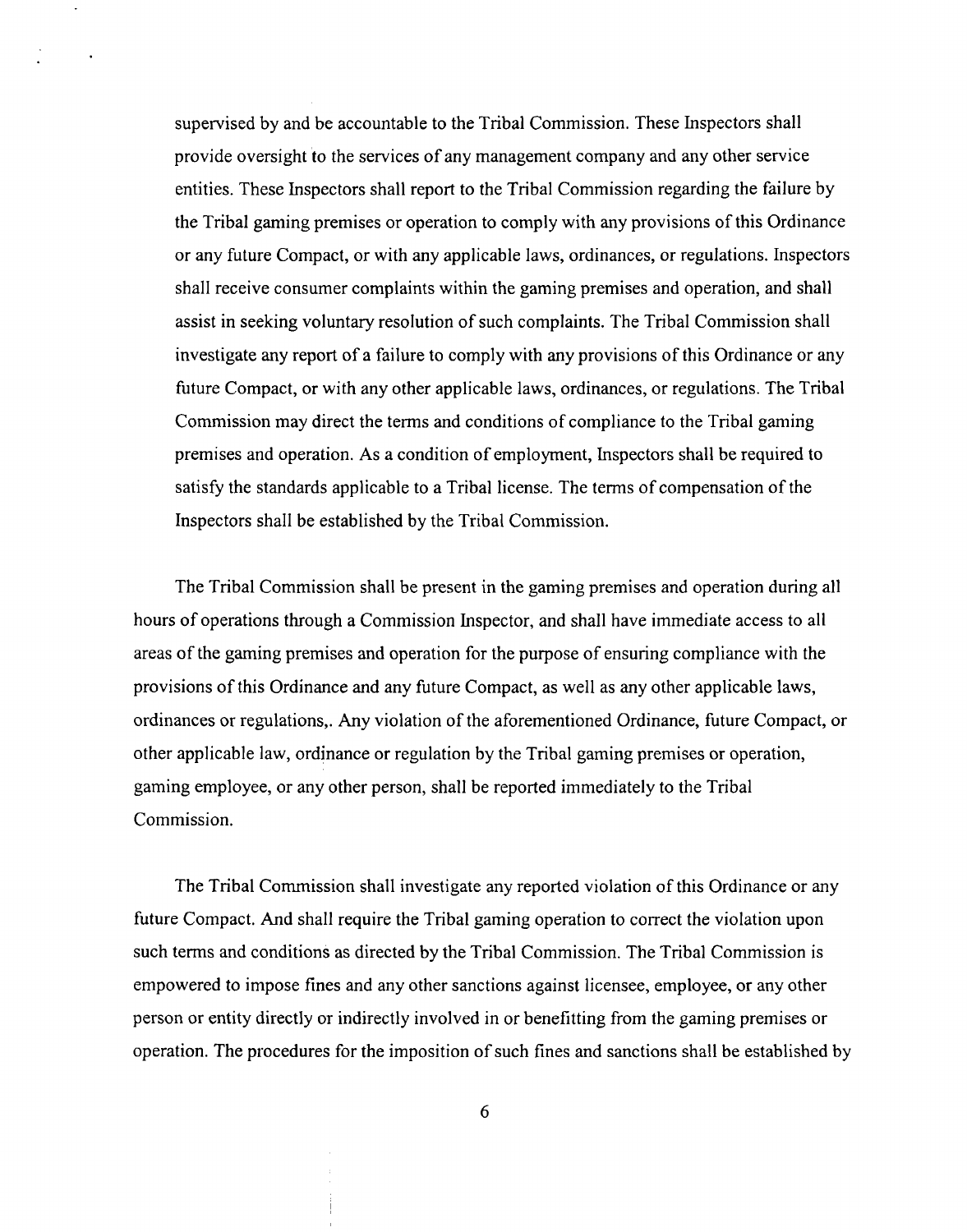**the Tribal Commission.**

**Upon completion, the Tribal Commission shall maintain <sup>a</sup> file containing copies of all investigation reports and final dispositions.**

**The Tribal Commission shall conduct all licensing duties imposed upon the Tribe pursuant to the provisions of this Ordinance. In pursuance of such responsibilities, the Tribal Commission may retain qualified personnel to conduct the required background investigations consistent with this Ordinance and the terms of any applicable Tribal-State Compact. After the completion of such background investigations, the Tribal Commission shall evaluate the licensee**'s eligibility as key employees and primary management officials according to the **requirements at least as stringent as those in the regulations of the National Indian Gaming Commission at 25 C.F.R Parts 556 and 558.**

**In addition, the Commissioners shall, among other things:**

- **1. Cause to be prepared, casino regulations for the conduct of gaming including regulations for internal controls, slot and table play and coordinate the preparation of those regulations with the Management Company.**
- **2. Recommend for adoption procedures for the licensing of vendors and employees and review the investigation of said applicants for final approval, renewal, revocation or suspension of such licenses, thus insuring that all applicants for key employees and all principal management employees are investigated as required by the Indian Gaming Regulatory Act and the Compact.**
- **3. Recommend for adoption, Personnel Policies and Procedures, and insure the Executive Director is administering those policies and procedures and revisions when necessary.**
- **4. Recommend the implementation of training for staff development training programs.**
- **5. Prepare for and recommend for adoption, administrative procedures and policies and**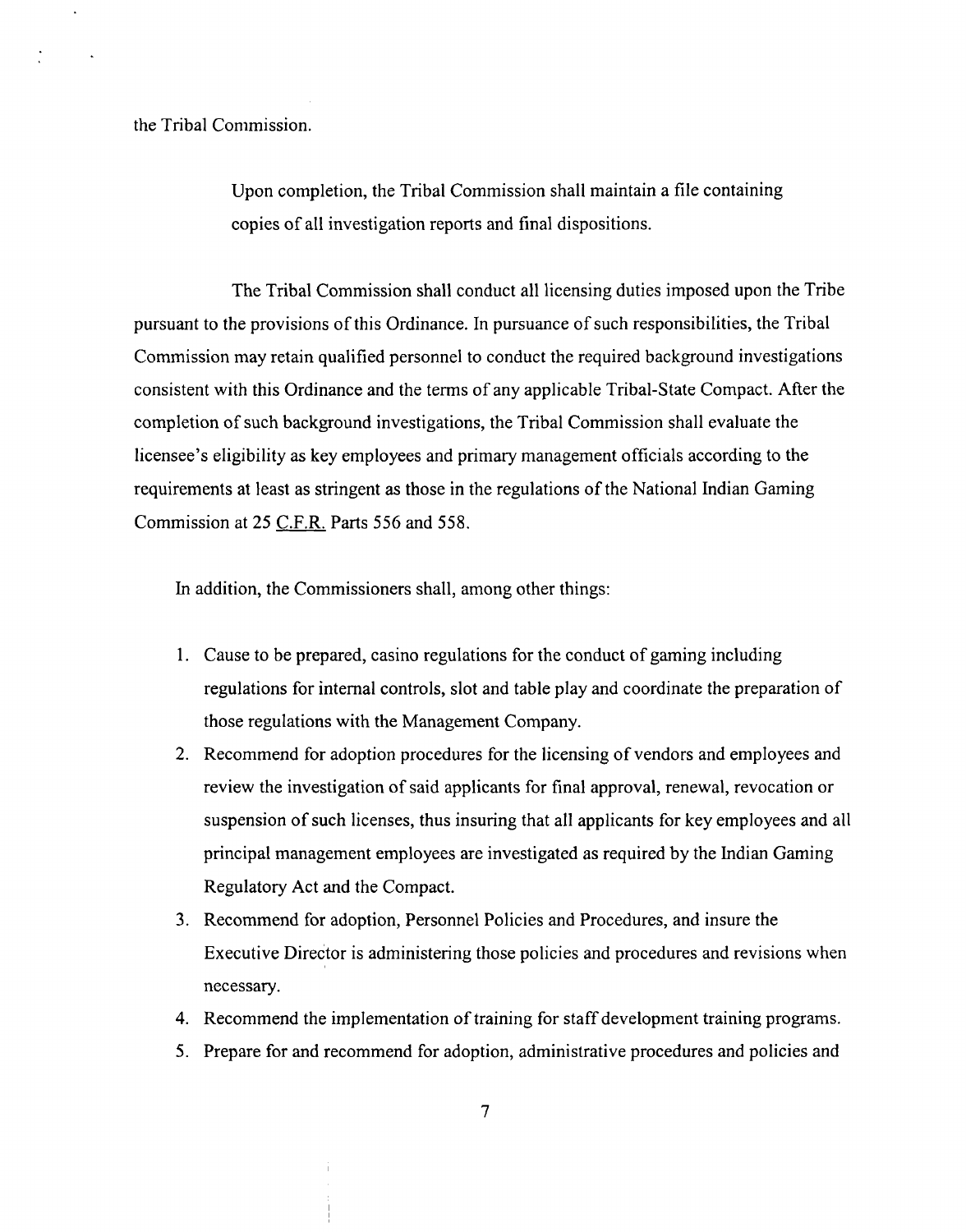**revisions when necessary.**

- **6. Conduct hearings in accordance with the established hearing procedures.**
- **7. Provide direction and support to Commission Supervisors and employees.**
- **8. Act as liaison between the Commission, the Tribal Council, the Management Company and the National Indian Gaming Commission, the Association created by Section 2.2 of the Compact, the California Gambling Control Commission and the California Division of Gambling Control in the Department of Justice.**
- **9. Insure compliance with Tribal Ordinances.**
- **10. Cause to be prepared periodic reports to the Tribal Council concerning the operation of the Casino.**
- **11. Insure that the gaming offered to the public is fair.**

**Commissioners shall attend monthly meetings of the Commission and such other meetings as may be scheduled either by request of the Executive Director or Chairman. Every effort will be made to schedule meetings at <sup>a</sup> time convenient to all Commissioners.**

**The Commissioners shall vote on the adoption of all regulations, procedures and policies of the Commission.**

**The Commissioners shall be on call to respond, if necessary, to any emergent situation which is brought to their attention by the Executive Director.**

**The Commissioners shall participate as hearing officers in hearings relating to the licensure of vendors and employees of the gaming industry.**

#### **Commission Structure**

**The Commission shall nominate and elect <sup>a</sup> Commission Chairman from within their eligible members, who shall act as the Director, charged with leading Commission meetings.**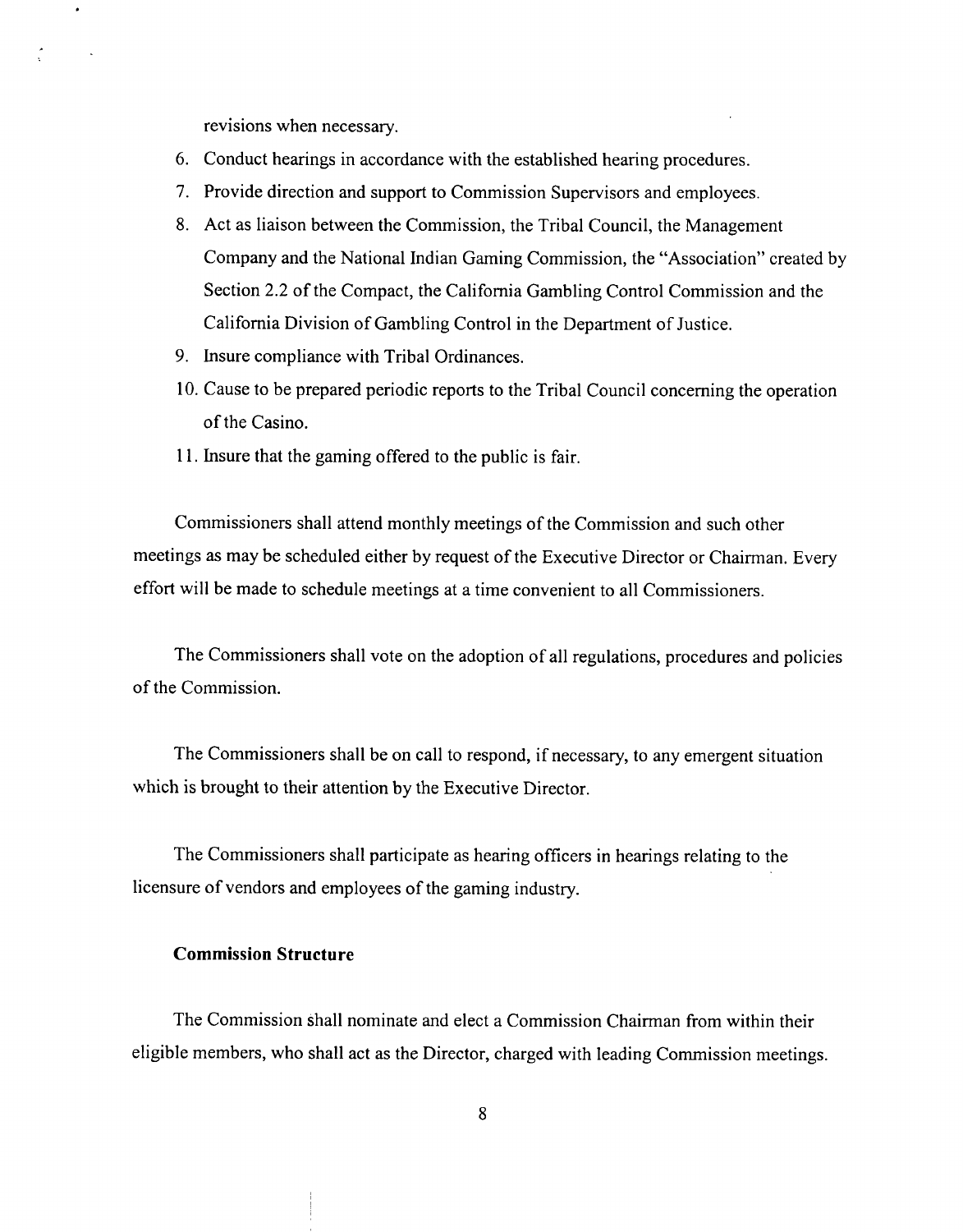**The Chairman shall have the same authority as all other Commissioners, however, shall serve the Commission as <sup>a</sup> leader and coordinator of Commission function, insuring effective scheduling, and assisting the Commission as determined required. The Commission meetings and hearings shall be conducted in a semi-formal method, with traditional parliamentary style**  $r$ ules (such as Robert's Rule of Order) governing all meetings and proceedings. The **Commission shall have direct oversight responsibility of the gaming operation, the surveillance function, the internal audit function, the inspector function and the licensing and investigative functions of casino and gaming operations.**

#### **Term**

 $\lambda$ 

**A Commissioner shall serve <sup>a</sup> two-year term. The individual terms shall be staggered. Two of the initial Commissioners shall be designated as having initially only <sup>a</sup> one year term, in order to accomplish the staggered term process. The initial Commissioners nominated and confirmed by the Tribal Council shall maintain <sup>a</sup> two year initial term with the subsequent two Commissioners serving <sup>a</sup> one year initial term in order to accomplish the staggered term scheme. Thereafter, all Commissioners shall serve <sup>a</sup> two-year term. Commissioners shall serve <sup>a</sup> maximum of five terms. A Commission Chairman shall serve as Chairman for <sup>a</sup> one-year period, as nominated, voted and elected by the Commission members. The term shall be for calendar years, beginning on January ~ of each year. Any portion of <sup>a</sup> year served by <sup>a</sup> Commissioner** shall be considered a calendar year for the purpose of a Commissioner's term.

#### **Support Personnel**

**The Executive Director of the Gaming Commission shall designate <sup>a</sup> representative to be present at all official Commission meetings and functions to assist the Commission with secretarial, administrative, and support necessities. This representative or assistant shall report to the Commission Chairman as needed, and shall provide service as required, including recording and typing of minutes. The Commission and any Commissioner shall be furnished**

**9**